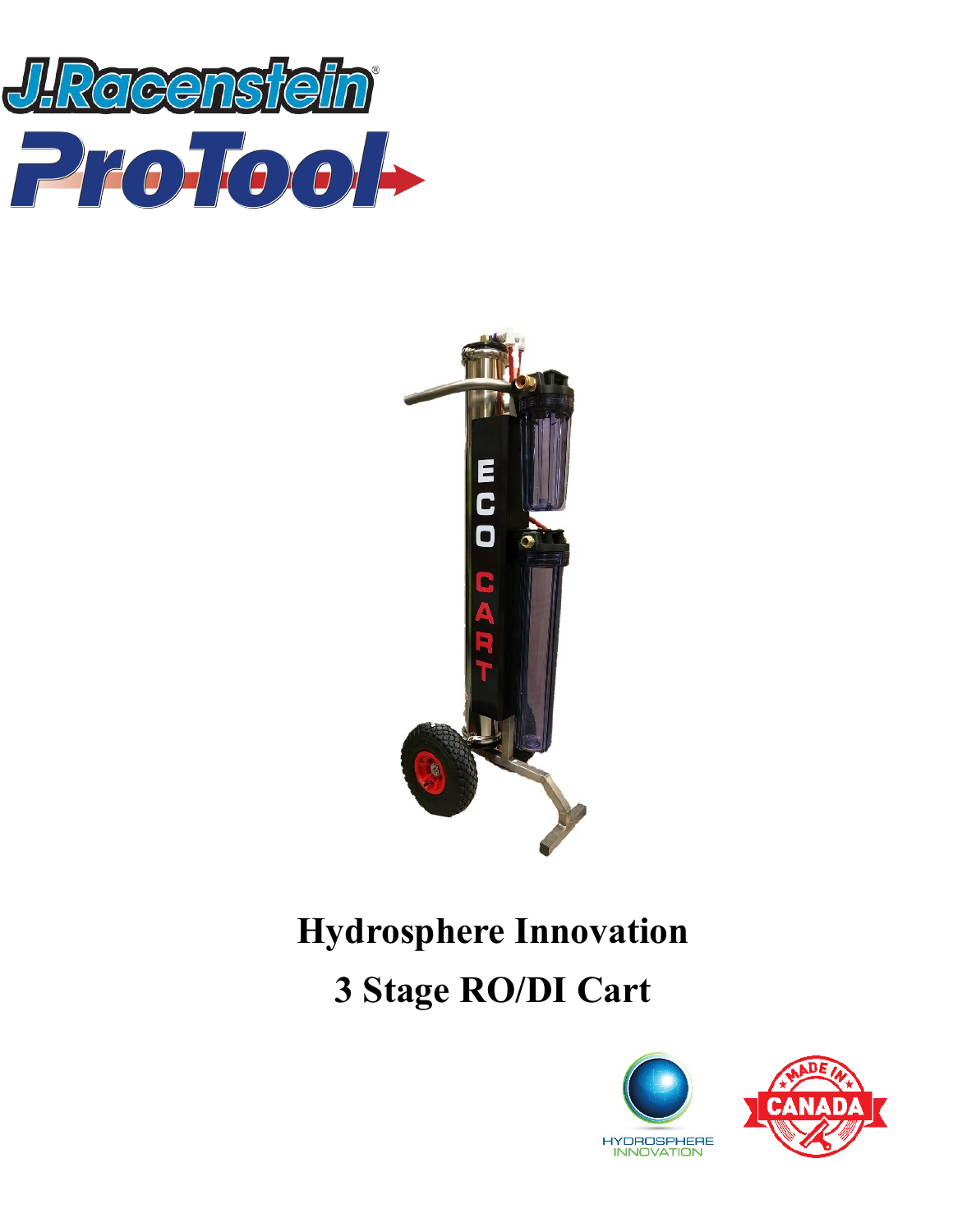- ●Mobile RO/DI water purification Cart
- ●Layout

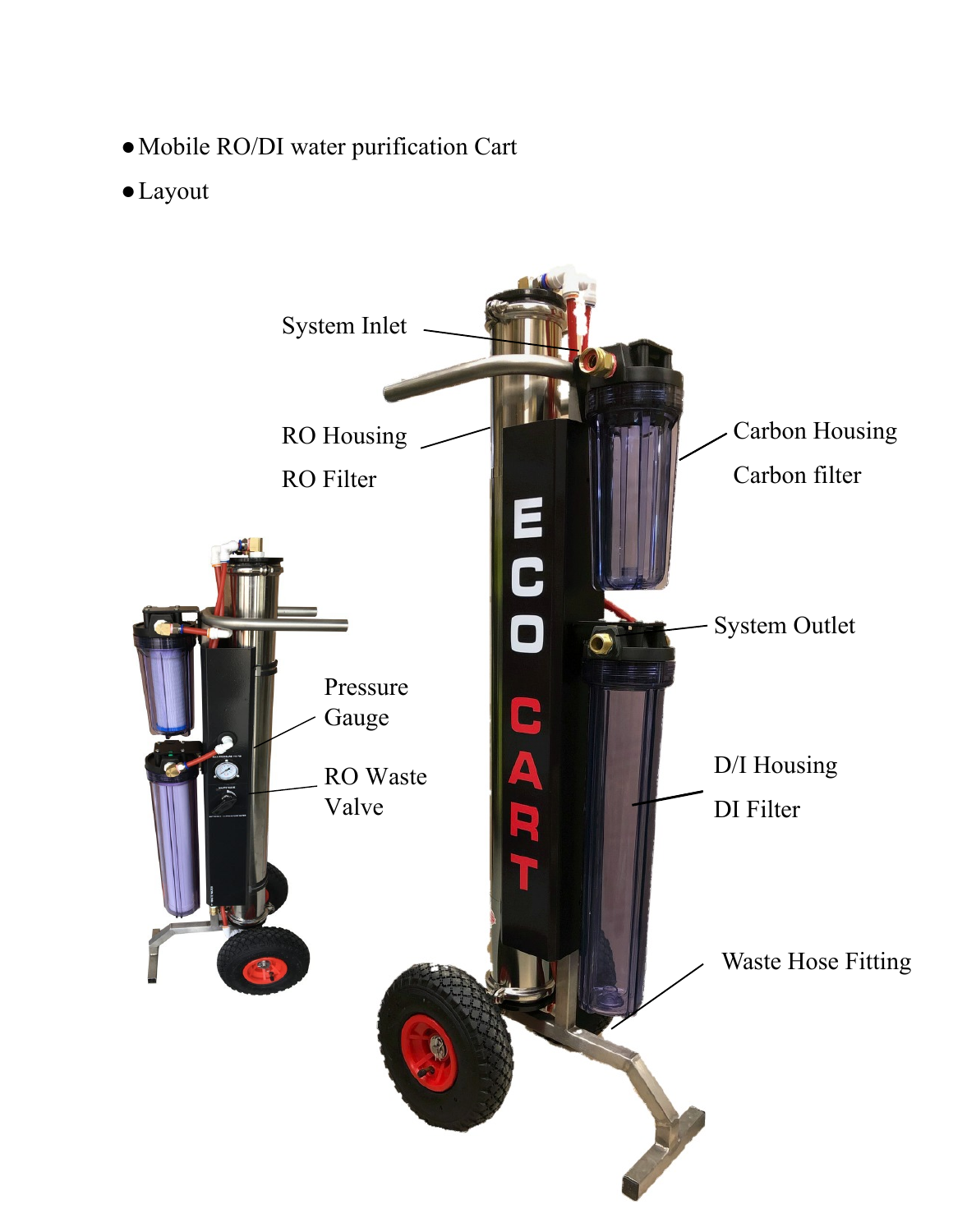We want to thank you to have purchased the Eco-Cart 3 stage system. This system was built with in mind to equal or surpass the systems actually on the market at a fair price. The system is based on an 100% aluminum or Stainless steel frame that will not rust assuring you a long life of use.

New Machine Setup Procedure

- 1.Please unpack unit and inspect for any damage that may have occured during shipping.
- 2.Any dommage or missing components must be reported in the week following the purchase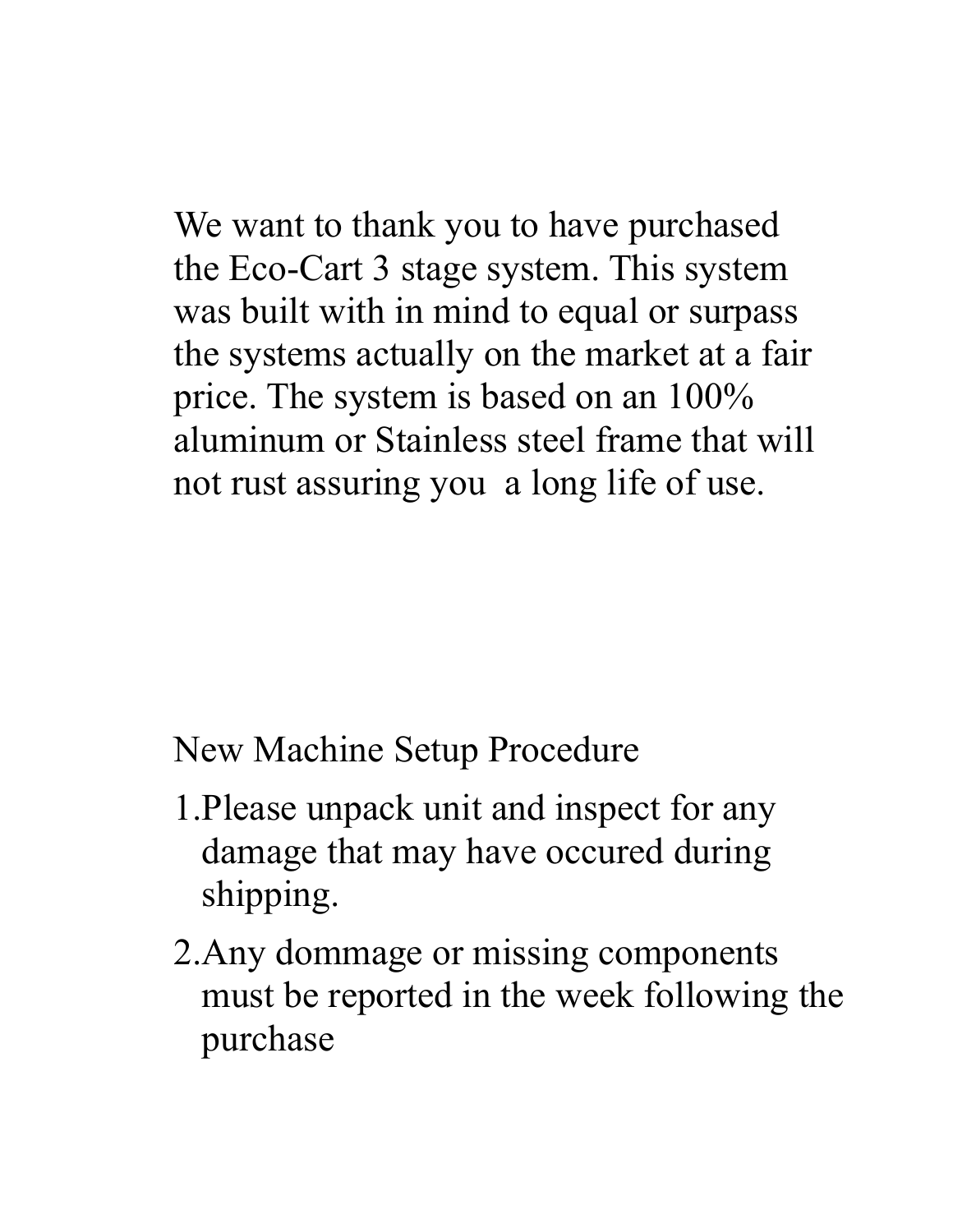### **Operation**

- 1. Hook up a  $\frac{1}{2}$  or 5/8 garden hose from the water spigot to the system inlet (Sediment-carbon Prefilter)
- 2.You may wish to attach a hose to the waste hose fitting at the bottom of the system to divert the flow to landscaping, flower bed, grass area or other appropriate run-off area.
- 3.Have the cart setup on its side and aim the bottom waste water output hose toward some the landscaping, flower bed, run-off area.
- 4.Turn the side valve left and onto the waste position then turn on the water from the spigot. Let run about 4-5 minutes to break in the RO membrane.
- 5.Then turn the valve fully right position to minimal waste. A smaller amount of water will still be coming out of the waster outlet port. This is normal.
- 6.System is now ready to have a waterfed hooked up. Your pole should come with pole tubing and a suitable fitting to hook up to the system outlet of the Eco-Cart DI Housing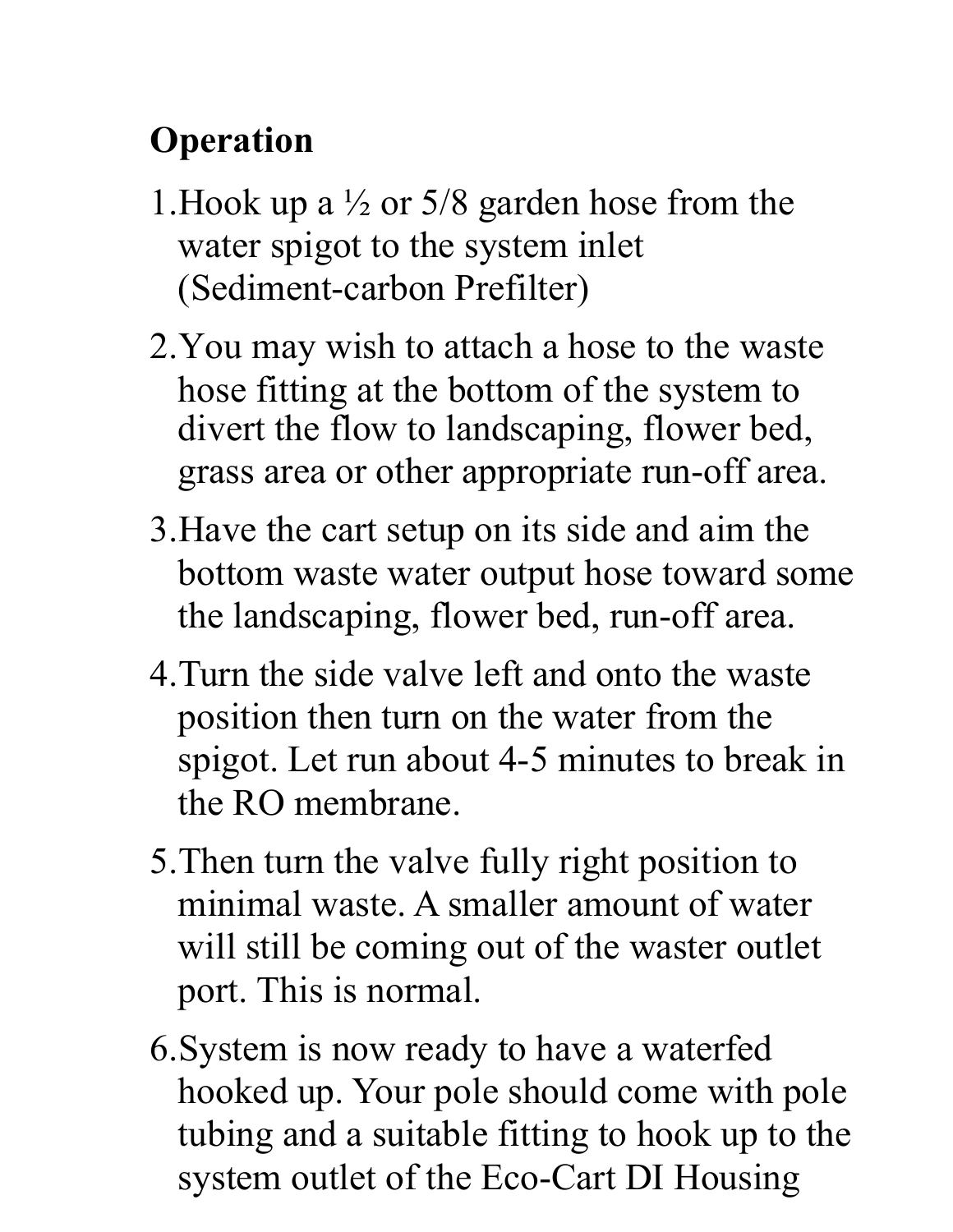The Eco-Cart have a convenient pressure gauge to give you immediate feed back as to how much water pressure is coming out of the source of water spigot and into the system. Great if you need to troubleshoot down the road.

Target pressure for the gauge is 80 to 90psi, if you have more pressure than this you may open the waste

You can clean all day long with the valve in the minimal waste position

At the end of the day.

It is recommended that you run the system again in full waste mode also know as Flush mode to push out the majority of collected minerals from the RO membrane. 3-4 minutes is all that needed